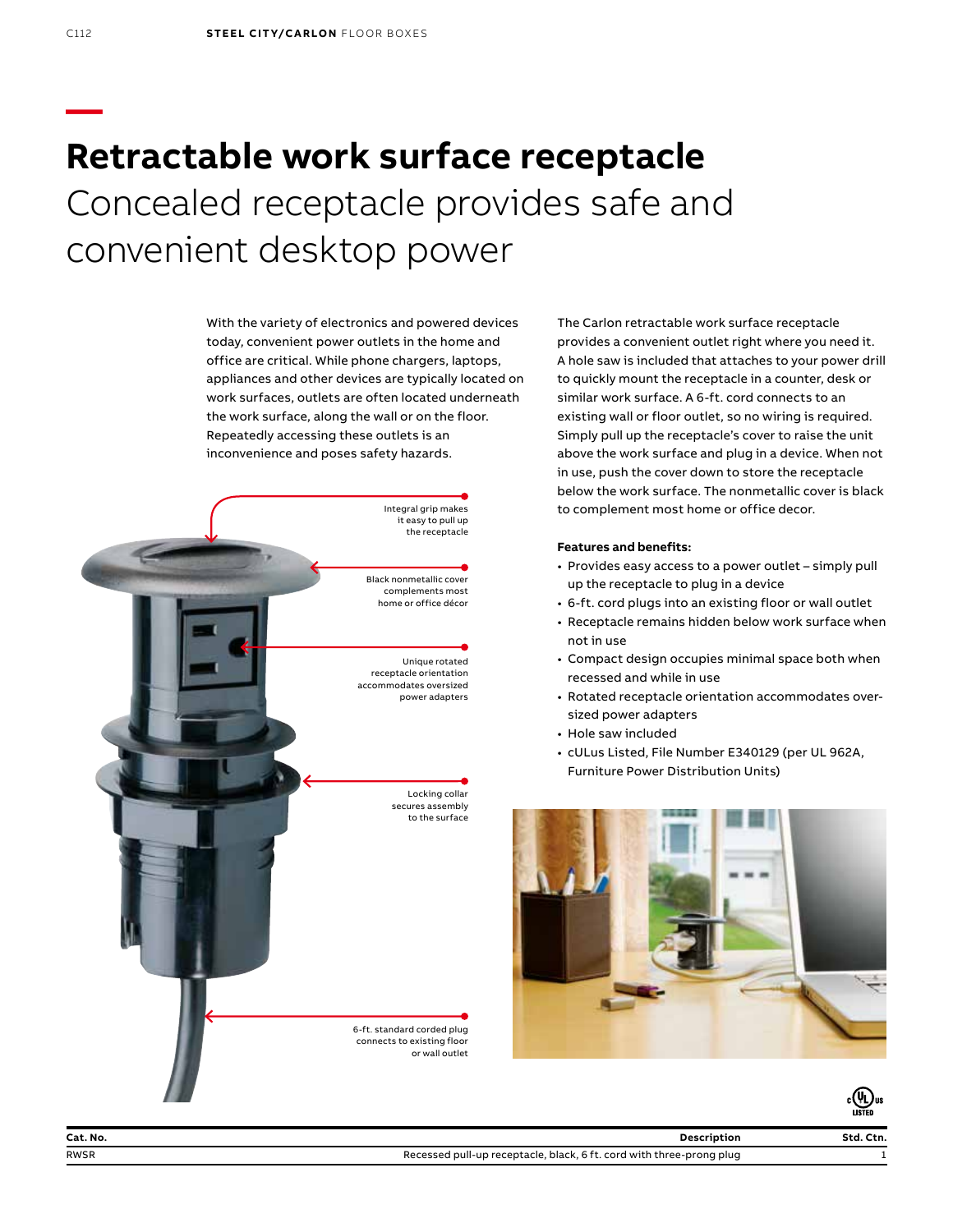# **Communication accessories**

Rectangular/Duplex adapters



**—**





**OPODEC3-WH**

**OPODEC4-WH\***



**OPODEC1-WH OPODEC2-WH OPODEC6-WH\***

**OPOD4-WH**

**—**



**OPODEC-XLRF-WH**





**OPODEC-XLRM-WH OPODEC-VGA-WH**

**Rectangular/duplex adapters for use with standard floor box device plates**

| Cat. No.       | <b>Description</b>                                                    | Std. Ctn. |
|----------------|-----------------------------------------------------------------------|-----------|
| OPODEC1-WH     | Rectangular adapters for GFCI device plate, 1-port, keystone, white   |           |
| OPODEC2-WH     | Rectangular adapters for GFCI device plate, 2-port, keystone, white   |           |
| OPODEC3-WH     | Rectangular adapters for GFCI device plate, 3-port, keystone, white   | 5         |
| OPODEC4-WH*    | Rectangular adapters for GFCI device plate, 4-port, keystone, white   | 5         |
| OPODEC6-WH*    | Rectangular adapters for GFCI device plate, 6-port, keystone, white   | 5         |
| OPOD4-WH       | Duplex adapter, 4-port, keystone, white                               | 10        |
| OPODEC-XLRF-WH | Rectangular adapters, female XLR microphone jack, solder leads, white | 5         |
| OPODEC-XLRM-WH | Rectangular adapters, male XLR microphone jack, solder leads, white   |           |
| OPODEC-VGA-WH  | Rectangular adapters, VGA connector, female-to-female, white          |           |

\* Special installation note: When using these AV connectors with OPODEC4-WH & OPODEC6-WHrectangular adapters, only a blank insert (OPAB-WH) can<br>be used in the same horizontal row. Trim the ears off one side of the Blank In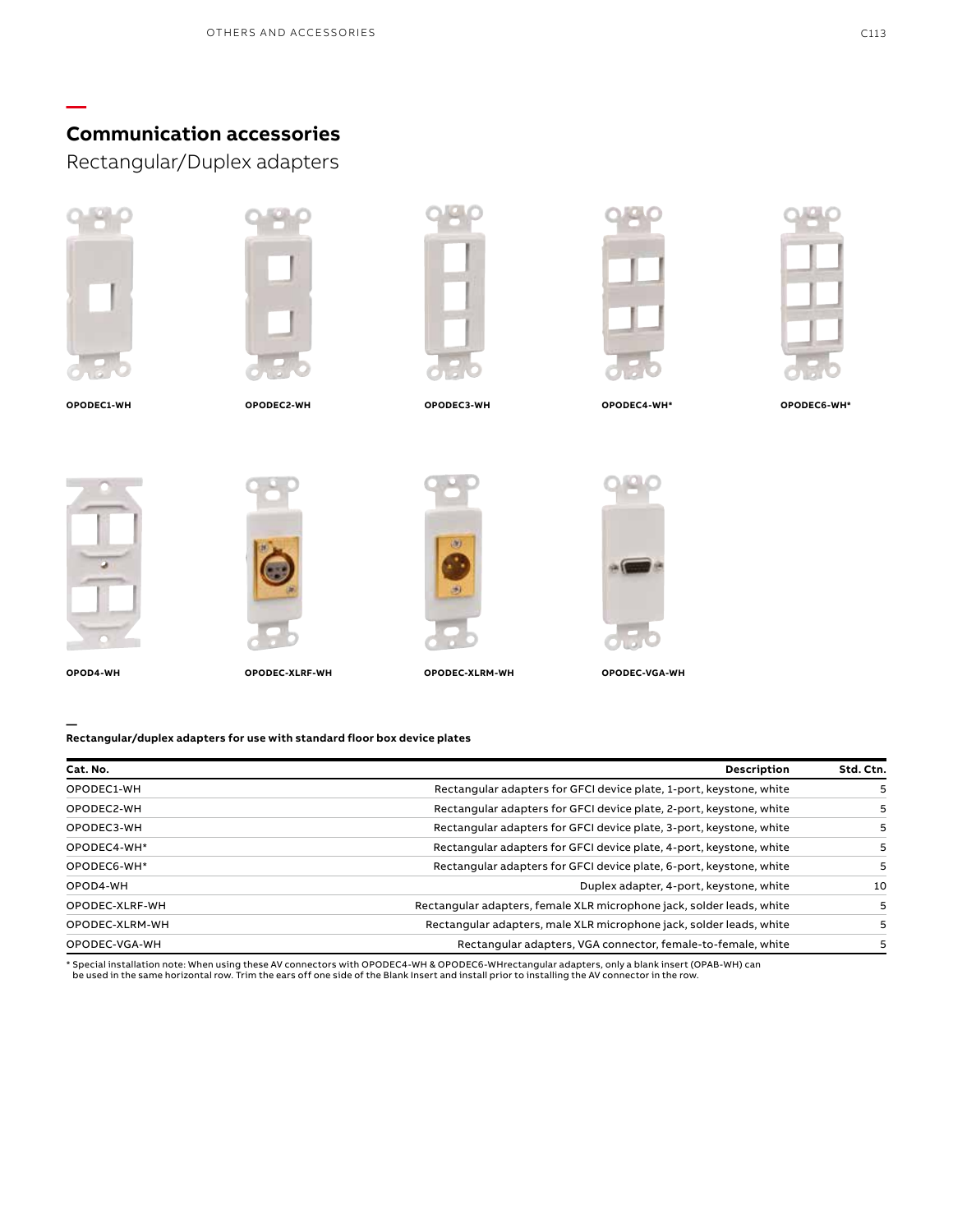## **—**

## **Keystone**

Inserts



**OPJDU5EL-WH**









**— Keystone inserts for data, voice and audio visual applications**

**OPARCAR\* OPARCAY\***

| Cat. No.    | Description                                                           | Std. Ctn. |
|-------------|-----------------------------------------------------------------------|-----------|
| OPJDU5EL-WH | CAT5e data jack, keystone, white                                      |           |
| OPJDU6L-WH  | CAT6 data jack, keystone, white                                       |           |
| OPJV6CL-WH  | Phone jack, 6-conductor, keystone, white                              |           |
| OPARCAW*    | RCA connector – white, recessed, keystone, female-to-female           |           |
| OPARCAR*    | RCA connector – red, recessed, keystone, female-to-female             |           |
| OPARCAY*    | RCA connector - yellow, recessed, keystone, female-to-female          |           |
| OPAS-WH     | S-Video connector, 4-Pin, recessed, keystone, female-to-female, white |           |
| OPAB-WH     | Blank insert, keystone, white                                         | 25        |

\* Special Installation Note: When using these AV connectors with OPODEC4-WH & OPODEC6-WH Rectangular Adapters, only a Blank Insert (OPABL-WH) can<br>be used in the same horizontal row. Trim the ears off one side of the Blank

# **Keystone**

**—**

## Data accessories

#### **— Keystone Category 5e Jacks**

|  | Cat. No.        | <b>Description</b>                                                        | Std. Ctn. |
|--|-----------------|---------------------------------------------------------------------------|-----------|
|  | <b>OPJNUD</b>   | CAT5e Slim-Line UTP Jack, 568A/568B Wiring, Dual 110/Krone IDC, black     | 25        |
|  | OPJNUD-IV       | CAT5e Slim-Line UTP Jack, 568A/568B Wiring, Dual 110/Krone IDC, ivory     | 25        |
|  | <b>OPJNUDBL</b> | CAT5e Slim-Line UTP Jack, 568A/568B Wiring, Dual 110/Krone IDC, blue      | 25        |
|  | <b>OPJNUDOW</b> | CAT5e Slim-Line UTP Jack, 568A/568B Wiring, Dual 110/Krone IDC, off white | 25        |
|  | <b>OPJNUDWH</b> | CAT5e Slim-Line UTP Jack, 568A/568B Wiring, Dual 110/Krone IDC, white     | 25        |

#### **— Keystone RJ11 Voice Jacks**

|  | Cat. No. | <b>Description</b>                 | Std. Ctn. |
|--|----------|------------------------------------|-----------|
|  | OPJ6CVBK | 6 Wire RJ11/RJ12 Voice Jack, black | 25        |
|  | OPJ6CVIV | 6 Wire RJ11/RJ12 Voice Jack, ivory | 25        |
|  | OPJ6CVWH | 6 Wire RJ11/RJ12 Voice Jack, white | 25        |
|  |          |                                    |           |